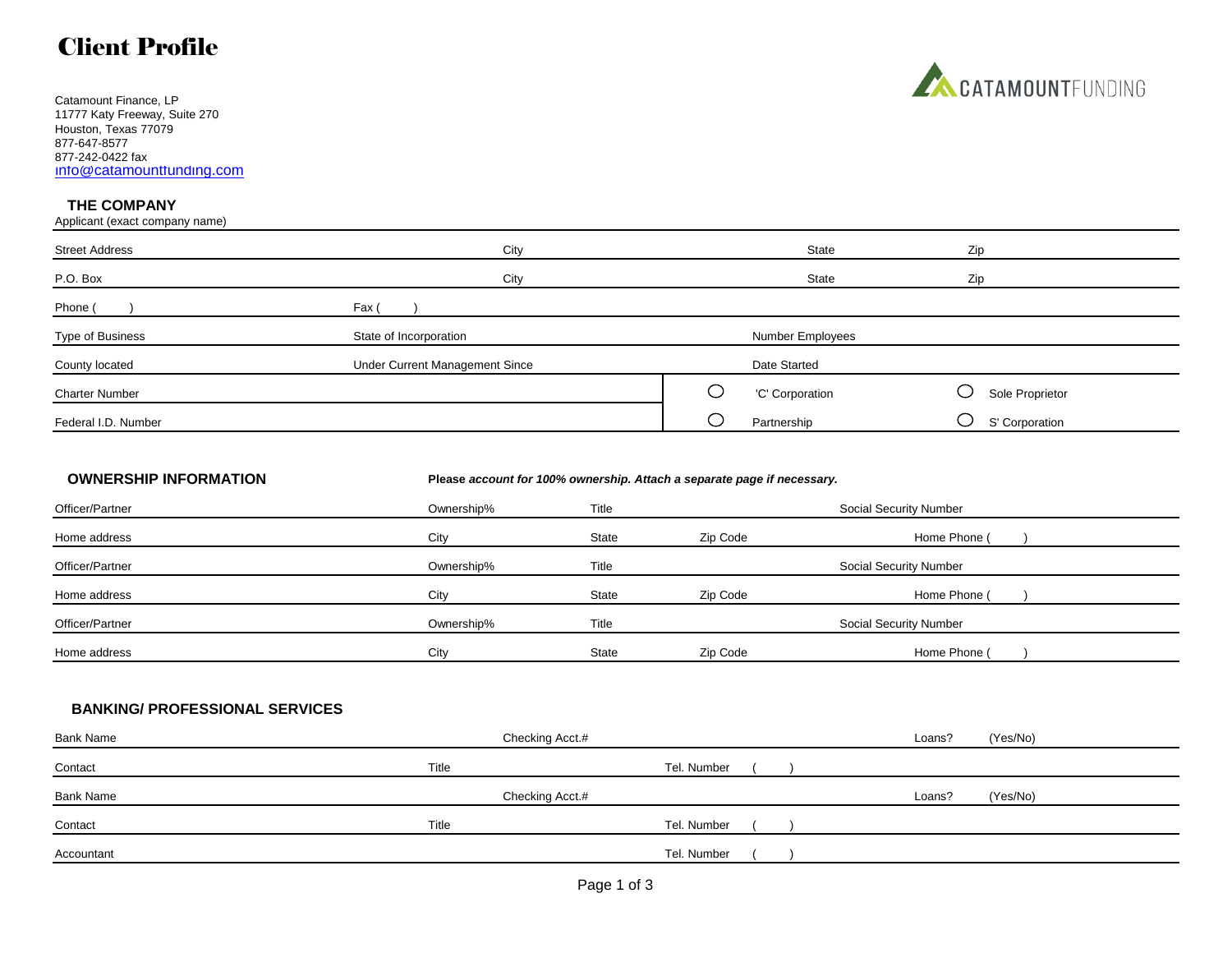# Client Profile



### **ACCOUNTS RECEIVABLE INFORMATION**

| <b>ORDER ORIGINATION:</b>  | Contract                        | Purchase Order |                      | Other       |            |              |             |
|----------------------------|---------------------------------|----------------|----------------------|-------------|------------|--------------|-------------|
| <b>INVOICING METHOD:</b>   | Progressive                     | At Completion  |                      | At Shipment |            |              | At Delivery |
| Terms (I.e., 2/10, Net 30) | <b>Average Monthly Billings</b> |                | Average Invoice Size |             |            |              |             |
|                            | As of (date)                    | Balance        | Current              | 30-60 days  | 60-90 days | over 90 days |             |
| ACCOUNTS RECEIVABLE        |                                 |                |                      |             |            |              |             |
| <b>ACCOUNTS PAYABLE</b>    |                                 |                |                      |             |            |              |             |

PLEASE USE THE AREA BELOW AND BACK OF THIS FORM TO GIVE EXPLANATIONS WHERE REQUESTED. PLEASE LIST EXPLANATIONS BY CORRESPONDING QUESTION NUMBER.

|                                                                                                                 | <b>YES</b> | <b>NO</b> | <b>EXPLANATION</b> |
|-----------------------------------------------------------------------------------------------------------------|------------|-----------|--------------------|
| 1. Has the company ever sold or pledged Accounts Receivable? (if yes explain)                                   |            |           |                    |
| 2. Do you update customers credit limits on a regular basis?                                                    |            |           |                    |
| 3. Do you offer any unusual terms of sale? (if yes explain)                                                     |            |           |                    |
| 4. Do you have any consignment or guaranteed sales? (if yes explain)                                            |            |           |                    |
| 5. Are there any liens on your accounts receivable or inventory? (if yes explain)                               |            |           |                    |
| 6. Has the company or any of its officers/owners filed for bankruptcy protection? (if yes explain)              |            |           |                    |
| 7. Is the company or an of its owners delinguent on any Federal or State taxes? (if yes explain)                |            |           |                    |
| 8. Is the company involved in or have pending any lawsuits or litigation? (if yes explain)                      |            |           |                    |
| 9. Does the company operate under any assumed names?                                                            |            |           |                    |
| 10. Does the company have any subsidiaries or is the Company a subsidiary of a parent company? (if yes explain) |            |           |                    |
|                                                                                                                 |            |           |                    |

EXPLANATIONS TO QUESTIONS 1 THROUGH 10 ABOVE (Please use back of this sheet if necessary)

## **CUSTOMER REFERENCES (Please list the largest)**

| Company Name | Phone Number ( |       |          | <b>Contact Name</b> |
|--------------|----------------|-------|----------|---------------------|
| Address      | City           | State | Zip Code |                     |
| Company Name | Phone Number ( |       |          | <b>Contact Name</b> |
| Address      | City           | State | Zip Code |                     |
| Company Name | Phone Number ( |       |          | <b>Contact Name</b> |
| Address      | City           | State | Zip Code |                     |